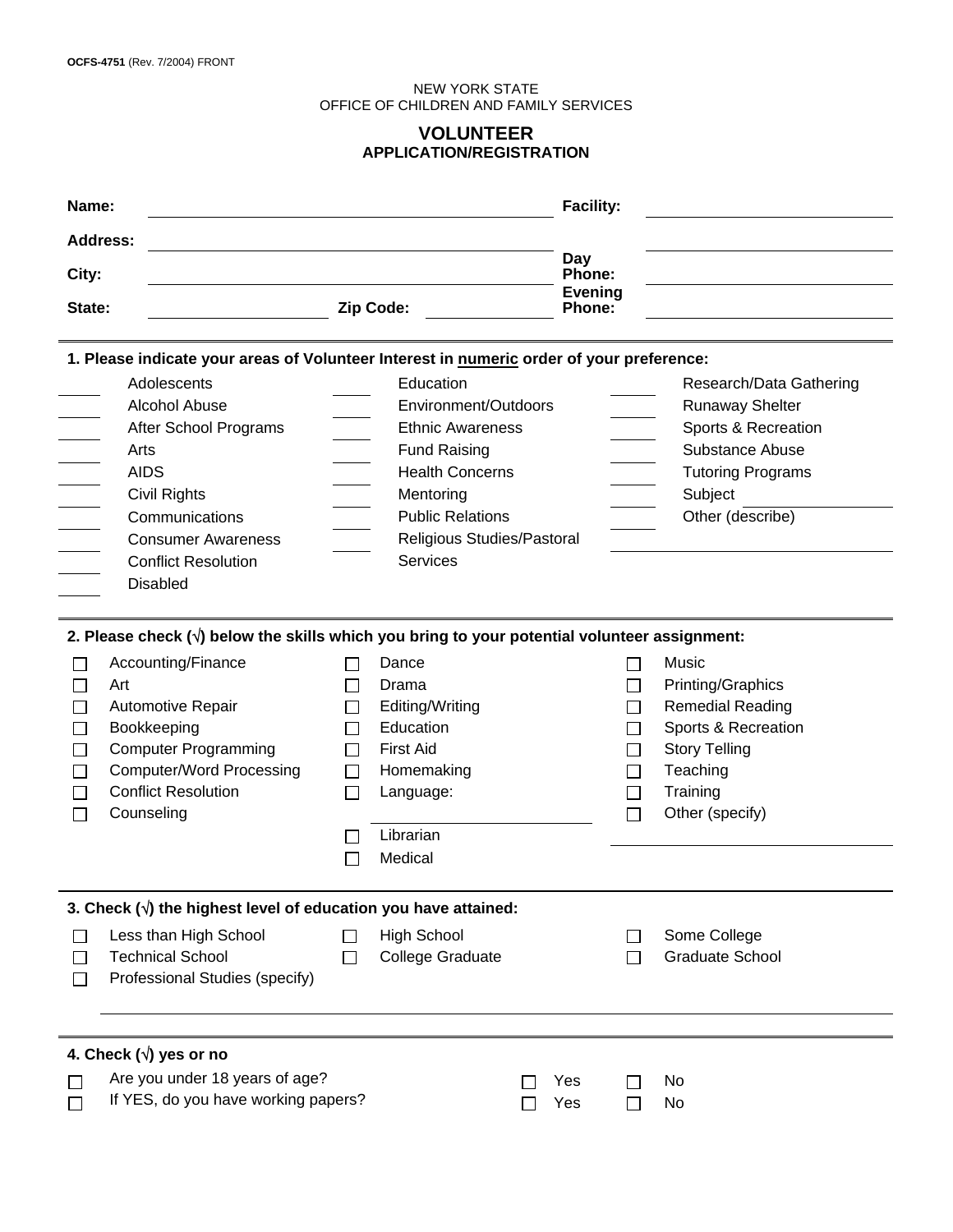| 5. Check $(\sqrt{ } )$ below the days, and note the times you are generally available for a volunteer assignment.                                                                                                                |                                                                         |             |                                   |          |  |  |
|----------------------------------------------------------------------------------------------------------------------------------------------------------------------------------------------------------------------------------|-------------------------------------------------------------------------|-------------|-----------------------------------|----------|--|--|
| <b>Monday</b><br>ப                                                                                                                                                                                                               | Mornings:<br>Afternoons:                                                |             | Evening:                          |          |  |  |
| <b>Tuesday</b><br>ப                                                                                                                                                                                                              | Mornings:                                                               | Afternoons: |                                   | Evening: |  |  |
| <b>Wednesday Mornings:</b><br>ப                                                                                                                                                                                                  |                                                                         | Afternoons: |                                   | Evening: |  |  |
| <b>Thursday</b><br>ப                                                                                                                                                                                                             | Mornings:                                                               | Afternoons: |                                   | Evening: |  |  |
| <b>Friday</b><br>ப                                                                                                                                                                                                               | Mornings:                                                               | Afternoons: |                                   | Evening: |  |  |
| <b>Saturday</b><br>$\Box$                                                                                                                                                                                                        | Mornings:                                                               | Afternoons: |                                   | Evening: |  |  |
| <b>Sunday</b><br>$\Box$                                                                                                                                                                                                          | Mornings:                                                               | Afternoons: |                                   | Evening: |  |  |
| 6. If we are unable to place you as a volunteer with this facility, may we consider you for other OCFS facilities,<br>or share your application with other agencies with comparable needs?<br>$\Box$ Yes, Location:<br>$\Box$ No |                                                                         |             |                                   |          |  |  |
|                                                                                                                                                                                                                                  | 7. Employment/Volunteer Experience (start with most recent assignment): |             |                                   |          |  |  |
| Date: From<br>Company/<br>Agency:                                                                                                                                                                                                | To                                                                      |             | Date: From<br>Company/<br>Agency: | To       |  |  |
| <b>Address:</b>                                                                                                                                                                                                                  |                                                                         |             | <b>Address:</b>                   |          |  |  |
| <b>Describe</b><br><b>Duties:</b>                                                                                                                                                                                                |                                                                         |             | <b>Describe</b><br><b>Duties</b>  |          |  |  |
| Date: From<br>Company/<br>Agency:                                                                                                                                                                                                | To                                                                      |             | Date: From<br>Company/<br>Agency: | To       |  |  |
| <b>Address:</b>                                                                                                                                                                                                                  |                                                                         |             | <b>Address:</b>                   |          |  |  |
| <b>Describe</b><br><b>Duties:</b>                                                                                                                                                                                                |                                                                         |             | <b>Describe</b><br><b>Duties</b>  |          |  |  |
| <b>SIGN UP TODAY!</b>                                                                                                                                                                                                            |                                                                         |             |                                   |          |  |  |

| Volunteer Signature:     | Date: |  |
|--------------------------|-------|--|
| <b>Recruiting Staff:</b> | Date: |  |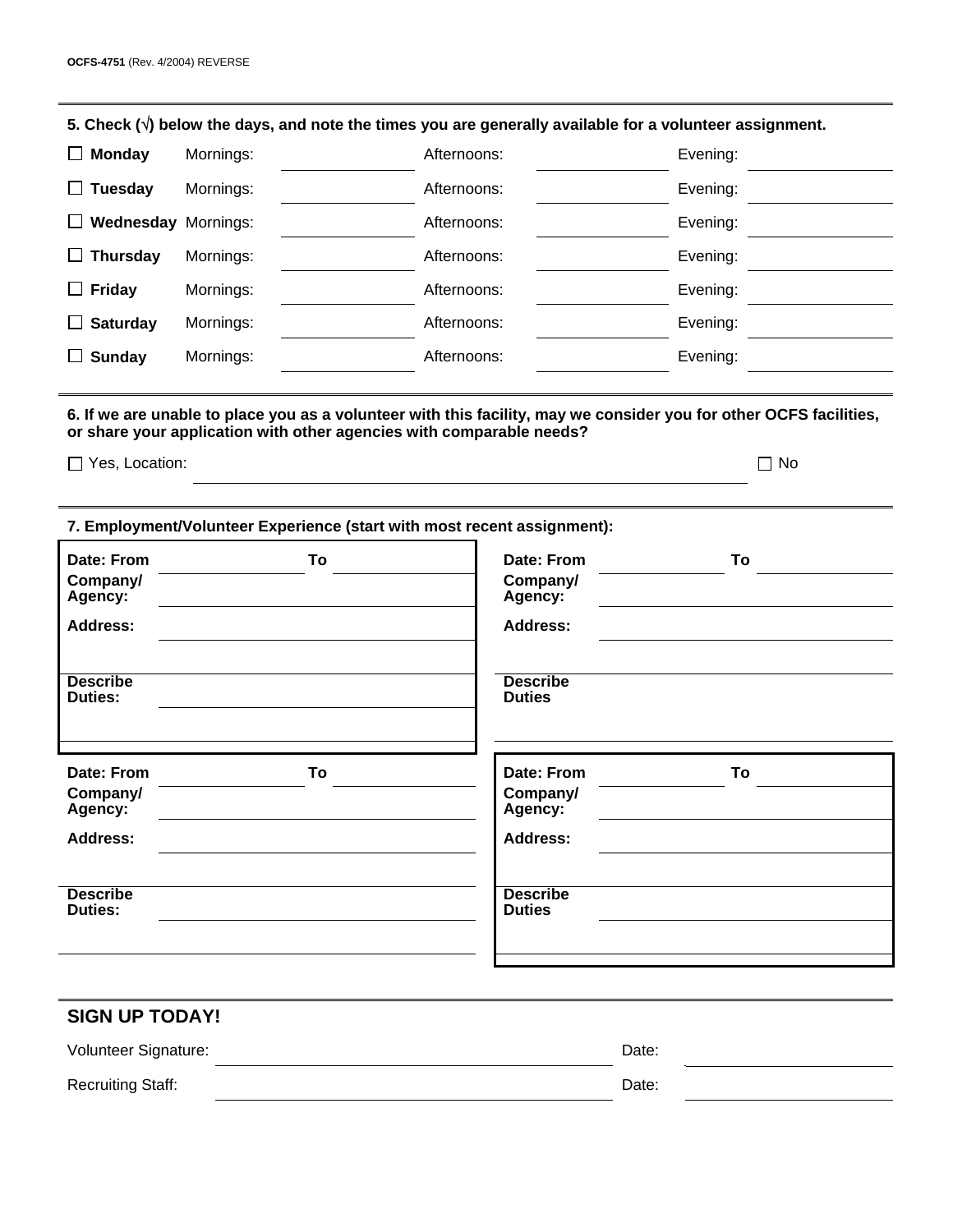### NEW YORK STATE OFFICE OF CHILDREN AND FAMILY SERVICES **VOLUNTEER STATEMENT OF UNDERSTANDING**

The following are non-negotiable items which must be agreed upon by all volunteers working with the OFFICE OF CHILDRE AND FAMILY SERVICES.

- 1. Volunteers represent the OFFICE OF CHILDREN AND FAMILY SERVICES and will act in a professional, mature manner.
- 2. Confidentiality must be maintained. Names will not be used outside of OCFS offices
- 3. Volunteers will refrain from using drugs or alcohol immediately before or during contact with youth.
- 4. Volunteers will not engage in any form of sexual activity with the youth.
- 5. Volunteers will refrain from abusive language or behavior.
- 6. Volunteers will communicate all contacts with youth to OCFS and will inform youth of this.
- 7. Any material(s) brought into a facility by a volunteer for a youth must be seen and approved by the facility supervisor prior to distribution.
- 8. Volunteers make a commitment to youth and are responsible for keeping that commitment. They will refrain from making false promises.

The OFFICE OF CHILDRE AND FAMILY SERVICES agrees to provide volunteers the following:

- 1. Orientation and training prior to placement with a youth.
- 2. Receive job/task related background information on a youth (school, etc)
- 3. Ongoing support, feedback and constructive criticism.
- 4. Advice in regard to awkward and/or hard-to-handle situations.
- 5. Information regarding referral services available in the community.

### **\*\*\*\*\*\*\*\*\*\*\*\*\*\*\*\*\*\*\*\*\*\***

# **I have read the above and clearly understand my responsibilities as a volunteer at the OFFICE OF CHILDREN AND FAMILY SERVICES.**

| SIGNATURE:<br><b>INTEFR</b><br>$V\Omega$<br>∼ | ATC<br>DAIE |
|-----------------------------------------------|-------------|
|                                               |             |